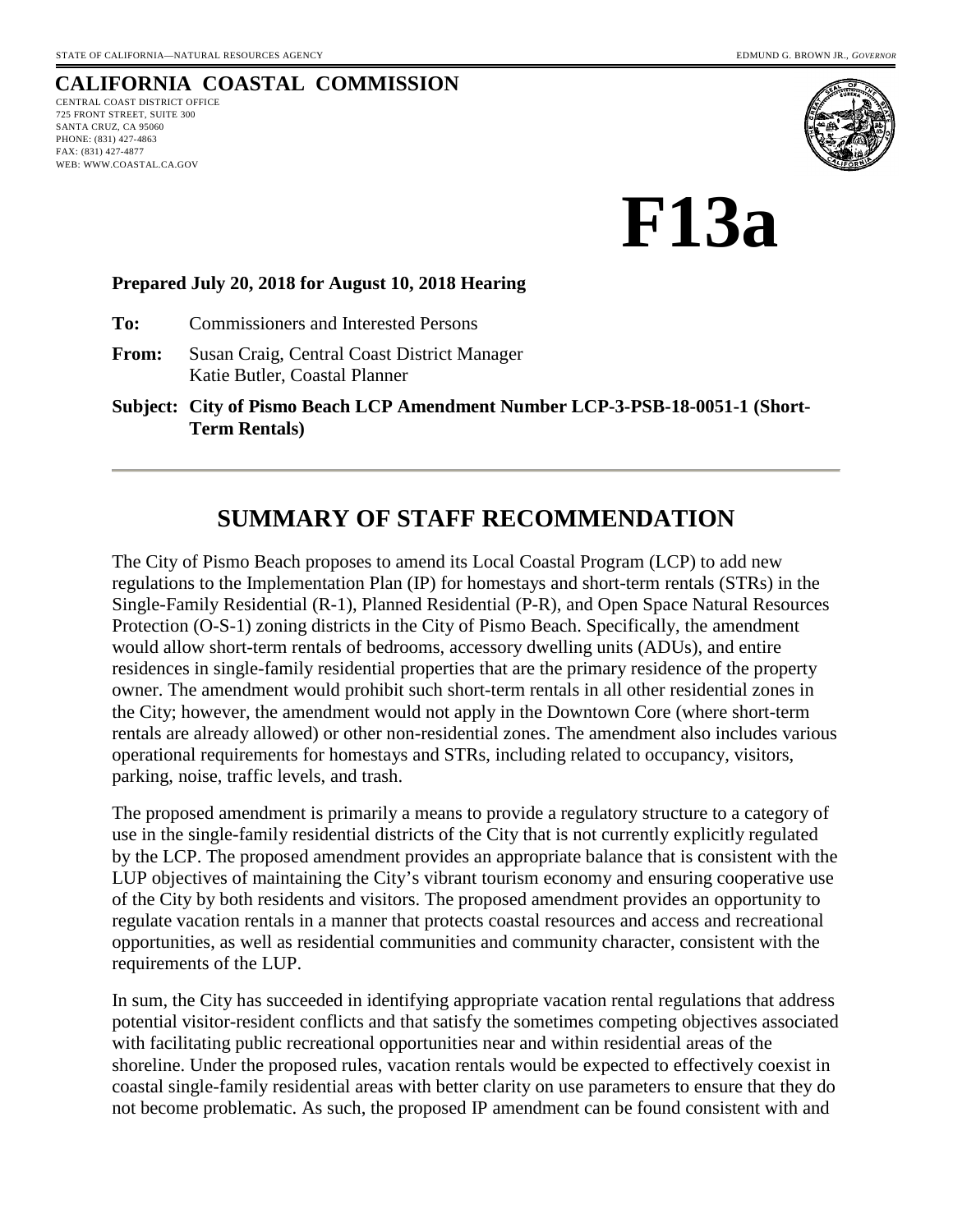adequate to carry out the certified LUP and staff recommends that the Commission approve the amendment as submitted. The required motion and resolution is found on page 4 below.

#### **Staff Note: LCP Amendment Action Deadline**

This proposed LCP amendment was filed as complete on July 2, 2018. The proposed amendment affects the LCP's IP, and the 60-day action deadline is August 31, 2018. (*See* Pub. Res. Code Section 30513.) Thus, the Commission has until August 31, 2018 to take a final action on this LCP amendment unless the Commission extends the deadline to act up to one year, or August 31, 2019. (*See* Pub. Res. Code Section 30517.)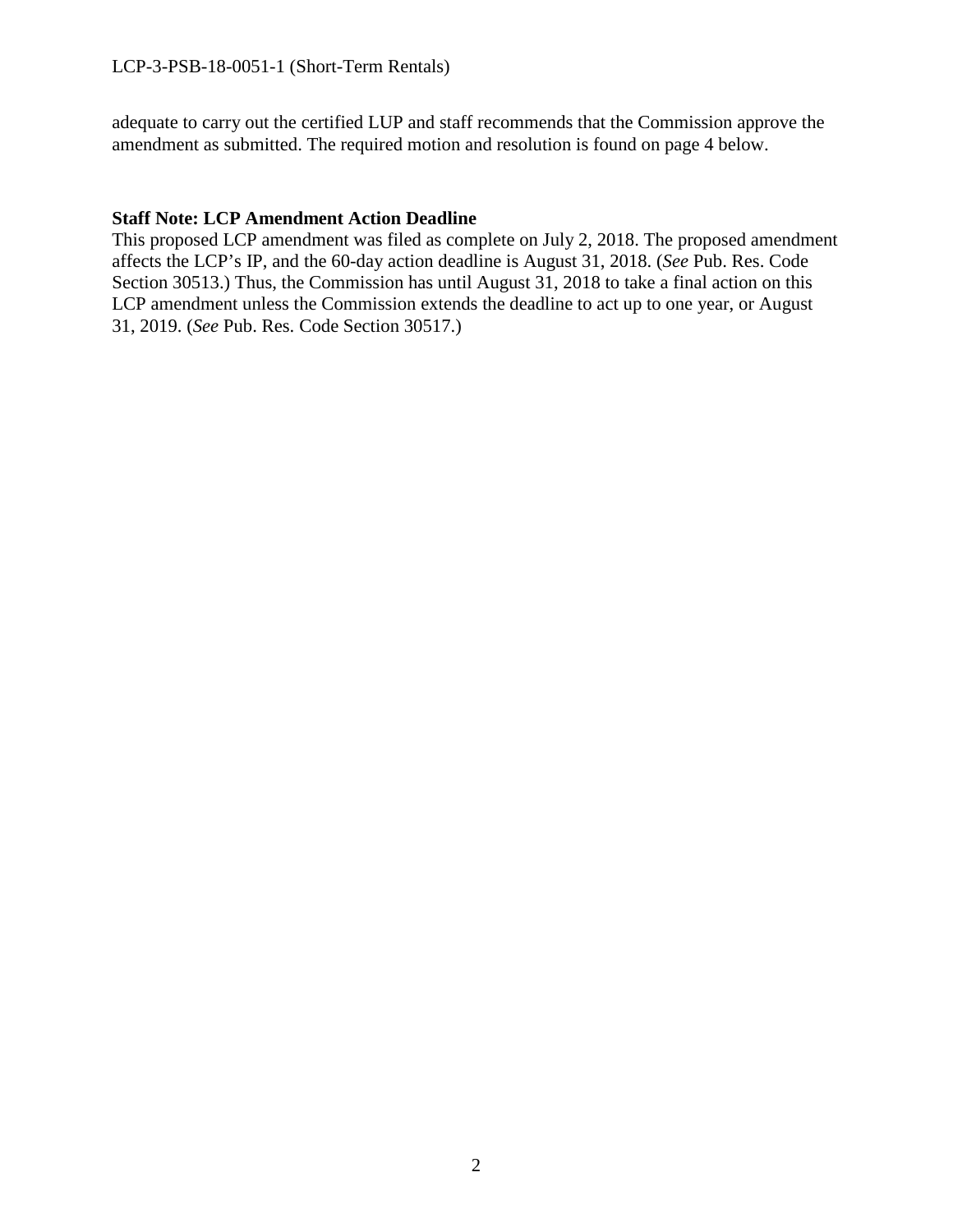# **TABLE OF CONTENTS**

# **[EXHIBITS](https://documents.coastal.ca.gov/reports/2018/8/F13a/F13a-8-2018-exhibits.pdf)**

Exhibit 1: Proposed IP Amendment Exhibit 2: Map of Areas Affected by Proposed IP Amendment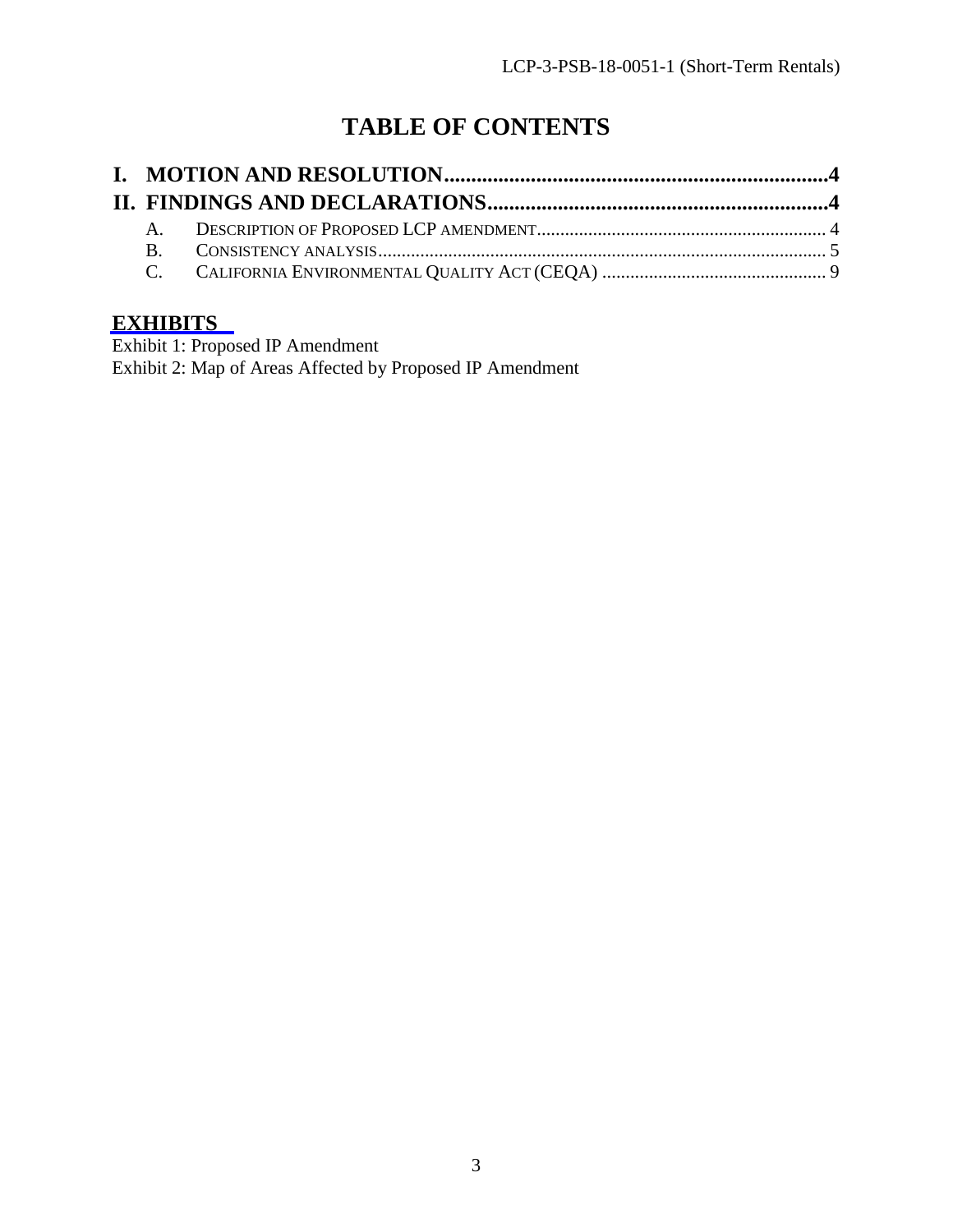# <span id="page-3-0"></span>**I. MOTION AND RESOLUTION**

Staff recommends that the Commission, after public hearing, approve the proposed LCP amendment as submitted. The Commission needs to make the following motion in order to act on this recommendation.

#### **Certify the IP Amendment as Submitted**

Staff recommends a **NO** vote on the motion below. Failure of this motion will result in certification of the Implementation Program as submitted and the adoption of the following resolution and findings. The motion passes only by an affirmative vote of a majority of the Commissioners present.

*Motion: I move that the Commission reject Implementation Plan Major Amendment Number LCP 3-PSB-18-0051-1 as submitted by the City of Pismo Beach, and I recommend a no vote.* 

*Resolution: The Commission hereby certifies Implementation Plan Major Amendment Number LCP 3-PSB-18-0051-1 for the City of Pismo Beach and adopts the findings set forth below on the grounds that the Implementation Plan conforms with, and is adequate to carry out, the provisions of the certified Land Use Plan. Certification of the Implementation Plan complies with the California Environmental Quality Act, because either 1) feasible mitigation measures and/or alternatives have been incorporated to substantially lessen any significant adverse effects of the Implementation Plan on the environment, or 2) there are no further feasible alternatives and mitigation measures that would substantially lessen any significant adverse impacts on the environment.* 

# <span id="page-3-1"></span>**II. FINDINGS AND DECLARATIONS**

## <span id="page-3-2"></span>**A. DESCRIPTION OF PROPOSED LCP AMENDMENT**

The proposed amendment would add a new chapter (17.113) to the Implementation Plan (IP) to regulate homestays and short-term rentals (STRs) in the Single-Family Residential (R-1), Planned Residential (P-R), and Open Space Natural Resources Protection (O-S-1) zoning districts in the City of Pismo Beach. Specifically, the amendment would allow short-term rentals of bedrooms, accessory dwelling units (ADUs), and entire residences in single-family residential properties that are the primary residence of the property owner. The amendment would prohibit such short-term rentals in all other residential zones in the City; however, the amendment would not apply in the Downtown Core (where short-term rentals are already allowed), as defined by Planning Area K of the Land Use Plan, or other non-residential zones, meaning that such areas would not be encumbered by the ordinance's proposed limits/restrictions on STR/homestay use. The amendment also includes new text in the definitions and in the R-1, P-R, and O-S-1 sections of the IP corresponding to the new regulations.

There are three definitions that are critical to understand in terms of how the proposed ordinance will be implemented: "primary residence," "homestays," and "short-term rentals." The proposed amendment defines "primary residence" as the dwelling that is occupied by the property owner for at least 50 percent of the year (defined as 183 days or more per year). The ordinance defines "homestays" as rentals of individual bedrooms, ADUs, or entire residences as long as the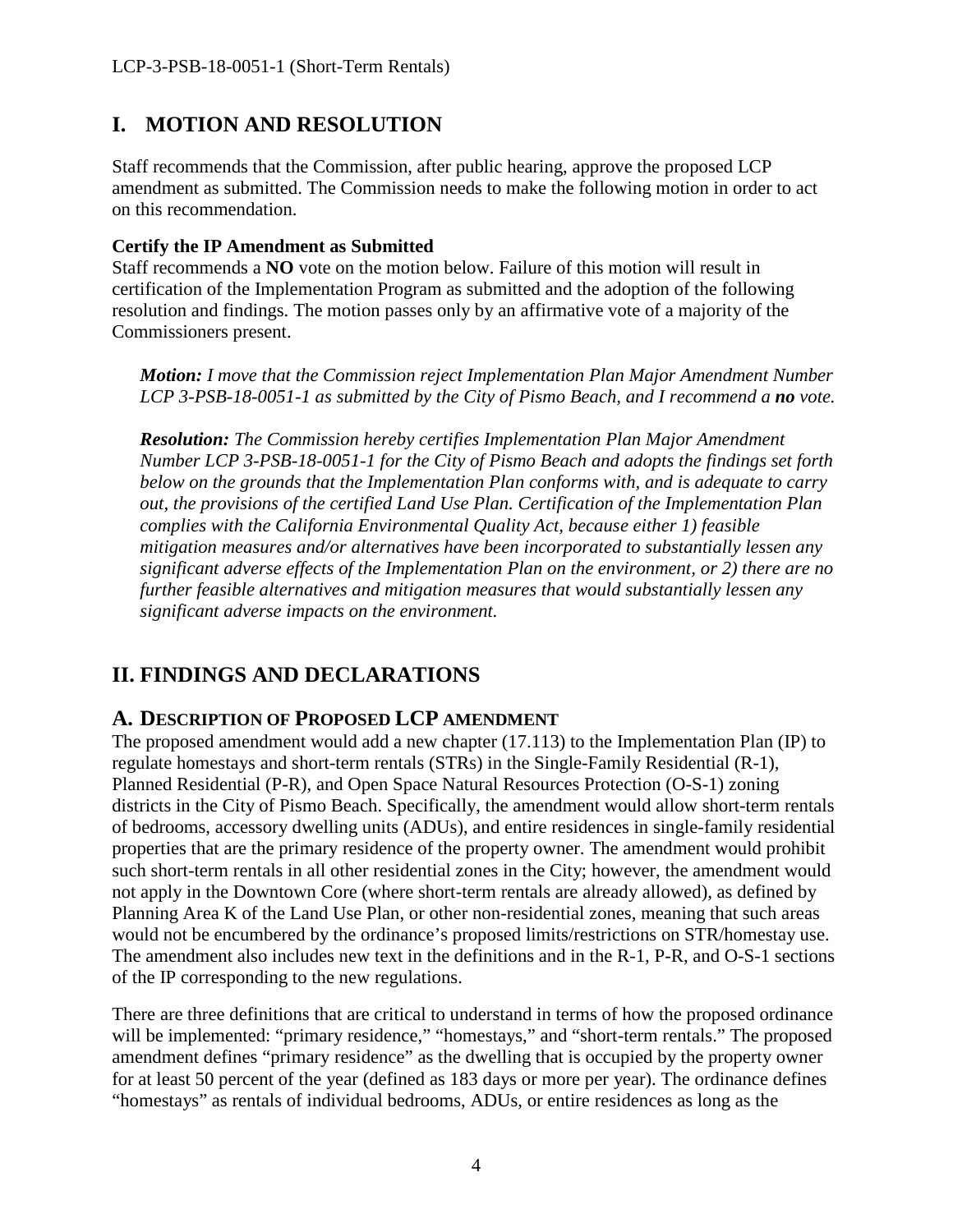property owner is residing either in the house or in the ADU for the duration of the rental. For homestays, the ordinance does not limit the number of rental days allowed per year (again, as long as the property owner is residing on the site). The ordinance defines "short-term rental" (STR) as rental of a detached single-family residence or ADU where the rented primary residence or ADU is not being concurrently occupied by the owner. There are no limits on the frequency of STR rentals as long as the "primary residence" requirement is met (i.e., as long as the owner lives on the property for 183 days or more of that year).

The proposed ordinance requires the property owner of each homestay and STR to obtain a license from the City. As part of the licensing process, the proposed ordinance further requires that property owners located within 300 feet of the proposed homestay/STR be notified that the property will be rented for such purposes, and also requires that these nearby property owners be provided the contact information for the owner of the homestay/STR property.

Finally, the ordinance also imposes various operational requirements on homestays and STRs, including maximum overnight occupancy by each individual or group, maximum number of visitors allowed during each homestay or STR rental, the minimum number of on-site parking spaces that must be provided (based on the number of bedrooms being occupied), noise restrictions, and rules pertaining to traffic levels and trash. All homestays and STRs would also be required to provide renters with a good neighbor policy consisting of a list of rules and responsibilities that must be adhered to during their stay. Each rental would be subject to an initial inspection by the City to confirm bedroom count, on-site parking availability, and applicable safety standards, and re-inspection in the event of complaints about operations at the rental.

Please see **Exhibit 1** for the proposed IP amendment text. See **Exhibit 2** for the zoning districts affected by this amendment.

## <span id="page-4-0"></span>**B. CONSISTENCY ANALYSIS**

## **Standard of Review**

The proposed amendment affects the IP component of the City of Pismo Beach LCP. The standard of review for IP amendments is that they must be consistent with and adequate to carry out the policies of the certified Land Use Plan (LUP).

## **IP Consistency Analysis**

#### *Applicable LUP Policies*

The City of Pismo Beach LUP contains principles and policies that provide for use of the City and its resources by both residents and visitors alike. The LUP acknowledges the City's long history as a popular visitor destination, and emphasizes the Downtown Core as the heart of the City's visitor-serving resources and appeal. Applicable LUP background text, principles, and policies include:

*LUP Introduction: Characteristics of the City. Pismo Beach has been a popular tourist destination since the 1880's when John Price moved his hotel from the Arroyo Grande/Avila Road--where it had been a failure, down to the beach--where it thrived. Price laid out the town site of E1 Pismo around his hotel, and with the coming of the Southern Pacific Railroad*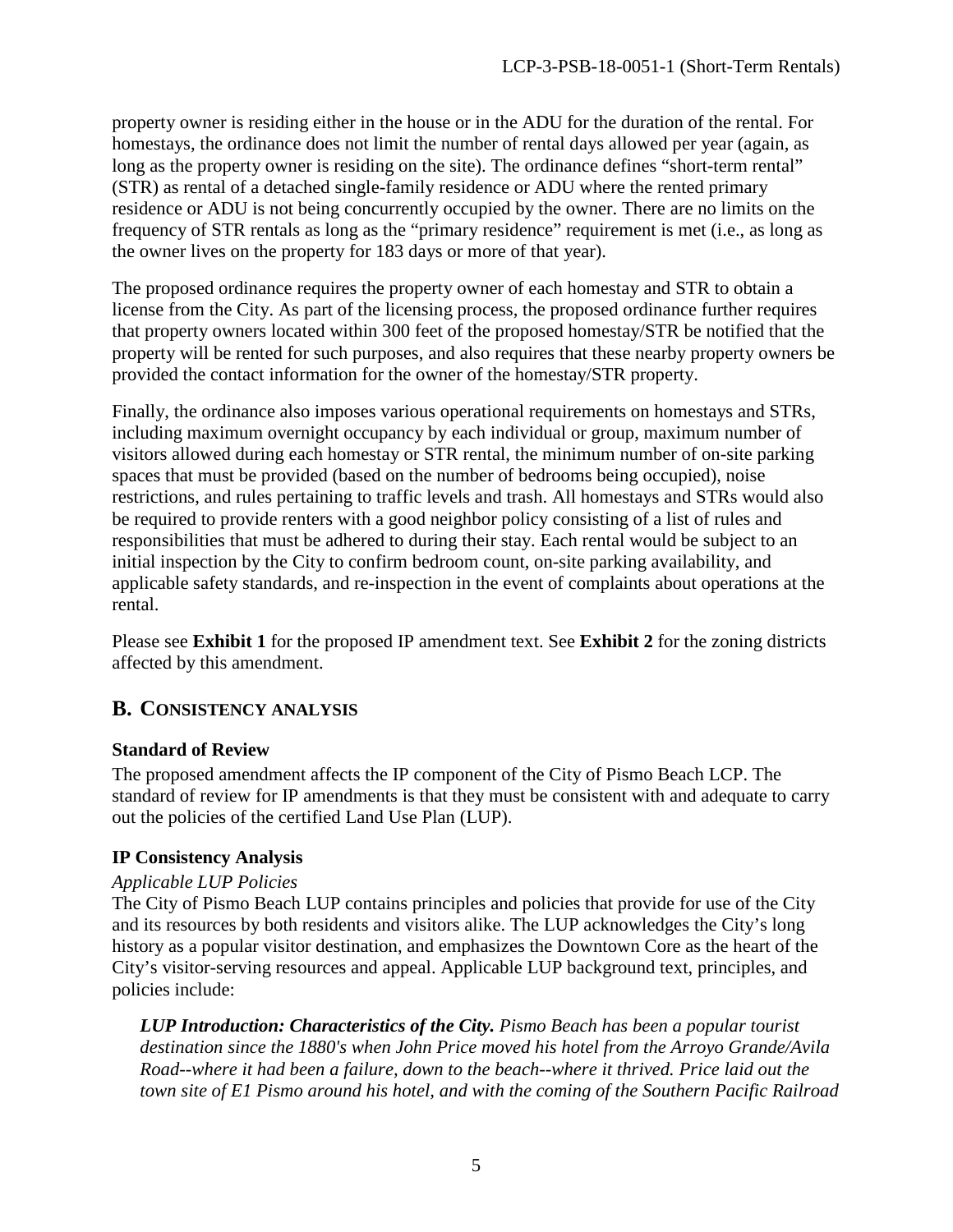*in 1895, and later the coastal routing of State Highway 2 (now U.S. 101) in 1912; vacationers had easy access to the new town and the broad sandy beaches of central California.* 

*Today, a hundred years later, tourism is still the dominant economic activity in Pismo Beach. The town is relatively small--7669 residents according to the 1990 U.S. Census--but visitors swell the local population on the average by a third, and on summer holidays by two to three times. The railroad no longer stops at Pismo Beach, but the U.S. 101 Freeway now forms the spine of the city, bringing travelers along this route to their only contact with the ocean edge for some three hundred miles between San Francisco and Santa Barbara County….*

**LUP Principle P-3: Resources and Open Space Belong to Everyone.** Pismo Beach is an *integral part of the larger California coastal community, linked by shared resources that are prized by the state, national and even international community. Congenial and cooperative use of these resources by both residents and visitors is recognized. Solutions for cooperative use shall always be based on retaining the area's fragile charm and resources.*

*LUP Principle P-15: Visitor/Resident Balance. The California coast is an extremely desirable place to live, work and recreate that belongs to all the people. As such, congenial and cooperative use by both residents and visitors is recognized. Such use should capture the best attributes of the city and creatively determine the acceptable place, scale, intensity, rate and methods for development consistent with resource protection and public benefit.* 

*Downtown Core – Planning Area K: The Downtown Core area encompasses downtown Pismo Beach, an important visitor-serving center of the city… The Commercial Core is a major tourist destination in the City. The sandy beaches provide opportunity for surfing, swimming, walking, surf fishing and other beach-oriented recreational activities. The close proximity of tent camping, motels and recreational vehicle parks and related commercial services provides the necessary overnight lodging to support the attractive beach areas.*

*LUP Principle P-17 Downtown Focus for Residents and Visitors. Downtown Pismo Beach shall be a city focal point with a blend of cultural, commercial, professional, residential and recreational uses catering to both visitors and residents of all ages. Tourism and visitor services shall be emphasized, carefully and conscientiously blending shopping, recreational and cultural activities for the visitor, with housing, retail and professional services needed by the residents of the community.* 

*The downtown area of Pismo Beach serves residents year-round, and in this context the downtown must remain inviting and pleasant to the citizens of the community. New development and revitalization of downtown should enhance the quality of life for the residents as well as better serve the needs of visitors.*

*LUP Policy LU-K-3.1 Mixed Residential (MR) District. The Mixed Residential or MR District shall permit a mixture of hotels and motels along with apartments, condominiums and other similar residential uses. Restaurants may be permitted when secondary to onsite hotel use. It is expected that the visitor-serving uses will gravitate toward the beach and the*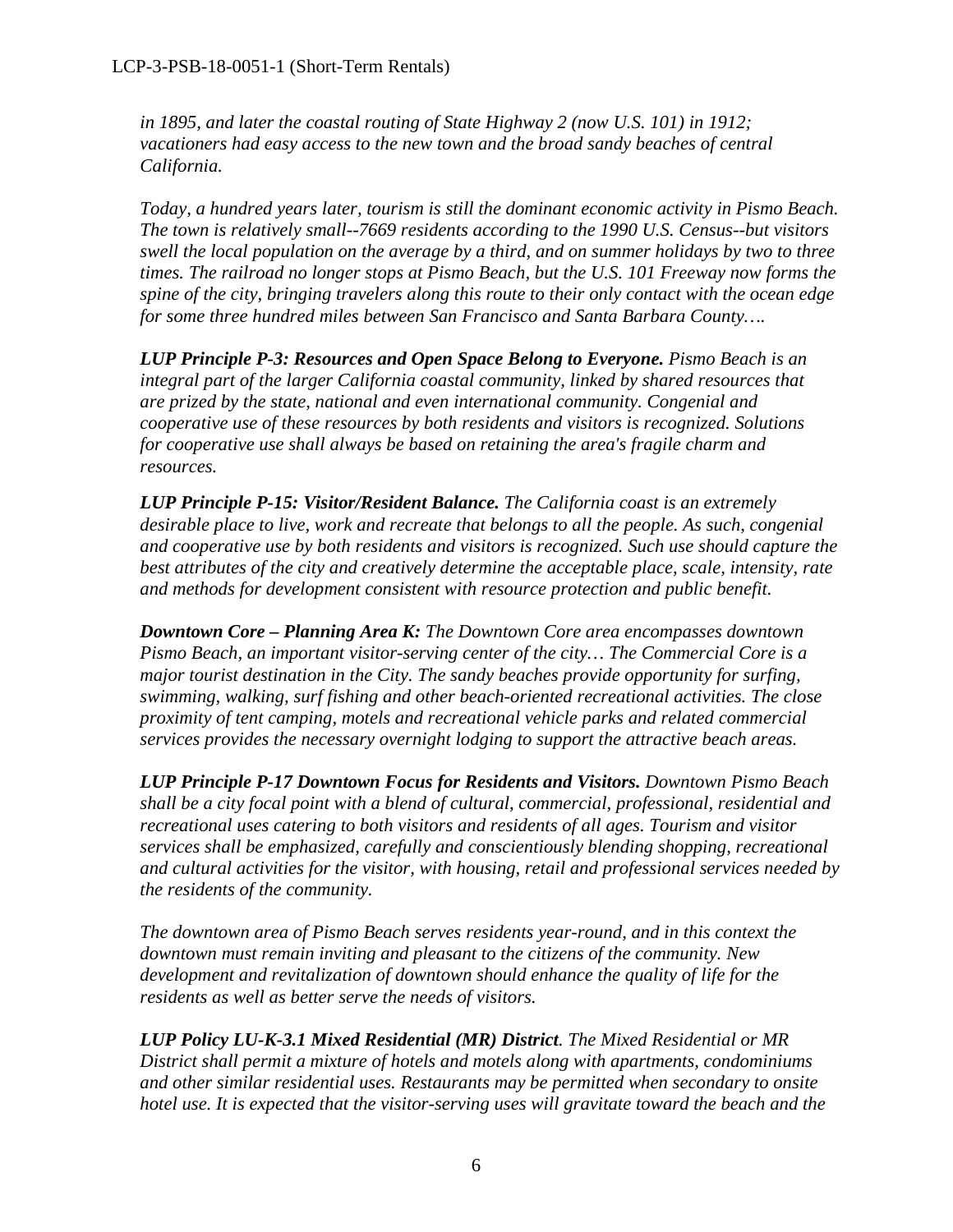*major thoroughfares. Small convenience markets that serve the daily needs of residents and visitors would be allowed in this district.*

*LUP Policy LU-K-3.3 Mixed Use (MU) District. The Mixed Use or MU District will provide for a wide variety of land uses including visitor lodging, commercial retail, restaurants, service uses, offices, and residential uses….[1](#page-6-0)*

#### **Background**

Currently, the LCP does not explicitly regulate homestays or STRs; however, the City has generally allowed them in certain areas (namely in the Downtown Core area as well as a few others in commercially-zoned areas in the City (see **Exhibit [2](#page-6-1)** for a map of these areas)),  $2$  and collects transient occupancy tax (TOT) for such existing STRs. In the Downtown Core, although STRs are not explicitly identified in the LCP, the City treats them as being allowed "by right," meaning that they are an existing implied allowed use under the LCP given the visitor-serving nature of the Downtown Core area.<sup>[3](#page-6-2)</sup> Thus, the LCP envisions and encourages visitor-serving uses in the Downtown Core and other commercial areas, and the proposed amendment seeks to provide standards for STR/homestay use in the R-1, P-R, and O-S-1 zoning districts.<sup>[4](#page-6-3)</sup>

In all other areas of the City, including residential zones, the City has not considered existing STRs to be legal under the LCP because commercial uses are not allowed in areas zoned for single-family residential uses. In recent years, the City has also experienced a proliferation of investor-owned STRs in the single-family residential districts, where residences are purchased for the sole purpose of STR use, resulting in a loss of housing stock. The City conducted extensive public outreach, and in response to community concerns (namely the retention of housing stock, the commercialization of residential areas, and the uncertain legal status of existing short-term rentals), the City developed the proposed ordinance to provide standards for STRs/homestays in residential areas, while continuing to encourage STRs/homestays in the Downtown Core and other commercial areas.

<span id="page-6-0"></span><sup>&</sup>lt;sup>1</sup> Both the MR and MU land use designations apply to the Downtown Core.

<span id="page-6-1"></span><sup>2</sup> In 2010, the City submitted an LCP amendment (PSB-1-10 Part 2) that would have prohibited STRs in all of its residential zoning districts. In 2011, the Commission rejected the proposed amendment because it would have significantly restricted overnight accommodation opportunities for the visiting public and conflicted with LCP requirements for promoting public access and use of the City's resources by both residents and visitors.

<span id="page-6-2"></span><sup>&</sup>lt;sup>3</sup> The LUP states that the Mixed Residential area of the Downtown Core shall permit "a mixture of hotels and motels along with apartments, condominiums, and other similar residential uses." The corresponding Resort Residential zoning district "is intended to apply to those areas of the City where it is reasonable to permit a mixture of hotels and motels along with apartments, condominiums and other similar uses." The Downtown Core is clearly identified in the LUP as the visitor-serving center of the City, with its close proximity to commercial uses, beach-oriented activities, and ample overnight accommodations. The City regulates short-term rentals in the Downtown Core under Title 5 (Business Taxes, Licenses, and Regulations) of the municipal code. The City states that 284 TOT-paying STRs operate in the Downtown Core and up to 15 TOT-paying STRs operate in other commercial zones in the City.

<span id="page-6-3"></span><sup>&</sup>lt;sup>4</sup> The O-S-1 zoning district is primarily a natural resource protection district with minimal structural development allowed. However, the LCP includes an allowance for residential development in this district if a property owner can demonstrate that the non-structural open space uses allowed under the zoning do not permit a feasible and beneficial use of the property from an economic standpoint (IP Section 17.051.030).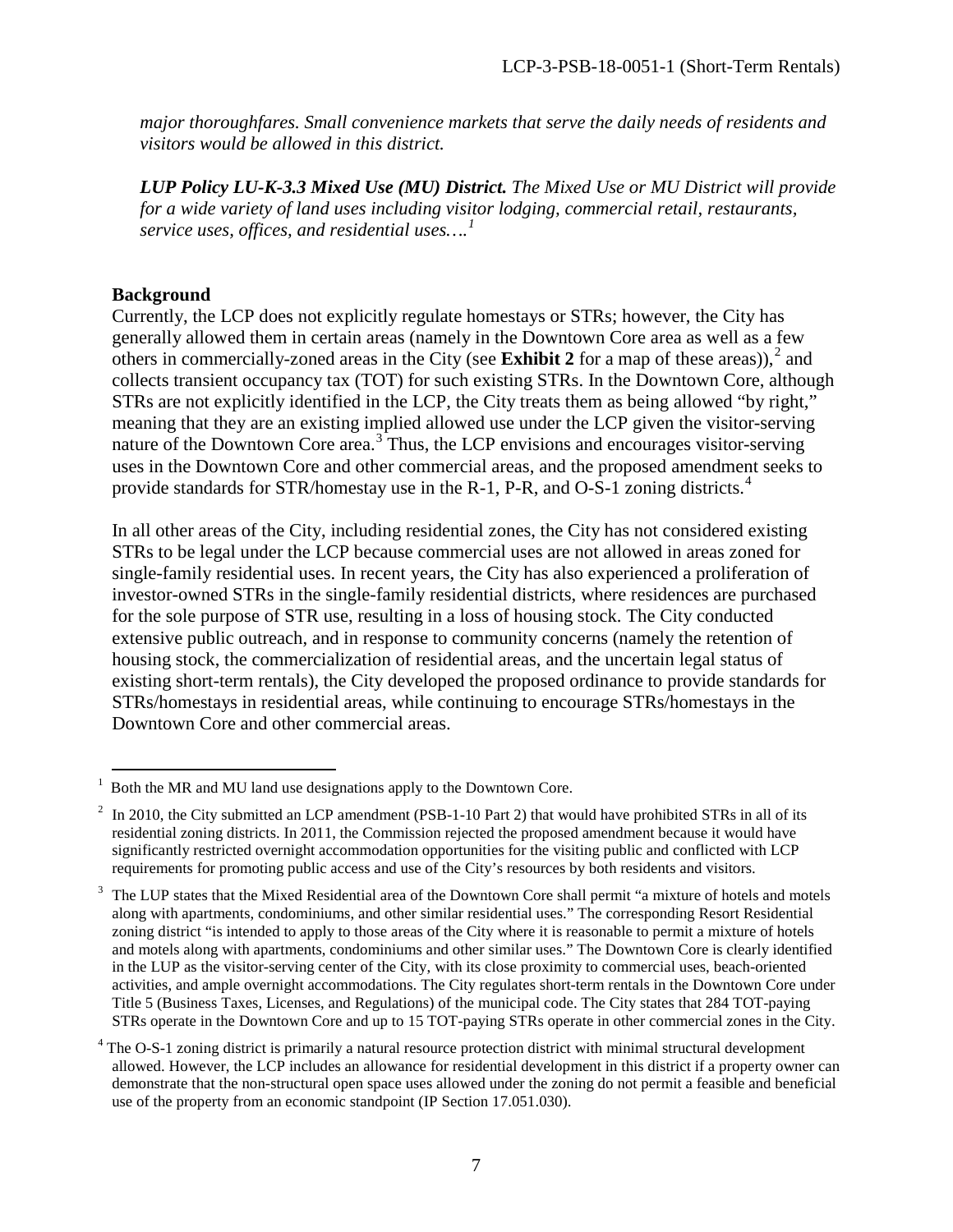#### **Proposed IP Amendment**

 $\overline{a}$ 

To address operational issues associated with STRs/homestays, the proposed IP amendment establishes a variety of regulations for STRs intended to limit neighborhood impacts from parties, noise, trash disposal, parking, and other related issues that are often raised in terms of STRs and community character throughout the coastal zone. These proposed operational standards are generally similar to other standards the Commission has approved for other communities, such as for San Luis Obispo County, Santa Cruz County, and the City of Santa Cruz, and are reasonable regulations to address potential STR issues. These types of standards have proven suitable in other communities for establishing a system in which STRs are allowed and regulated, and the potential impacts of their operations are clearly addressed. The City's proposed new operational and related standards can be found consistent with the above-cited LUP policies relating to preservation of community character, as well as with LUP provisions (e.g. LUP Principles P-3 and P-15) that protect public recreational access and visitor-serving uses and facilities.

To address the location and amount of STRs and homestays, the City proposes to add a section to the LCP that regulates STRs in the Single-Family Residential (R-1), Planned Residential (P-R), and Open Space Natural Resources Protection (O-S-1) zoning districts, and prohibits them in all other residential zones outside of the Downtown Core. The proposed regulations would not apply to the Downtown Core or other non-residential zones where STRs will continue to be allowed by right.<sup>[5](#page-7-0)</sup> In the R-1, P-R, and O-S-1 districts, homestays, short-term rentals of ADUs, and shortterm rentals of entire residences would be allowed on single-family residential properties that are the primary residence of the property owner (as defined above); homestays and STRs would not be allowed in single-family residential properties that are not the primary residence of the owner.<sup>[6](#page-7-1)</sup> Furthermore, the proposed ordinance places no limits on the number, location, or rental frequency of STRs in the single-family residential districts as long as the primary residence requirement is met.

In general, the proposed amendment is primarily a means to provide a regulatory structure to a category of use in the single-family residential districts of the City that is not currently explicitly regulated by the LCP. The proposed amendment provides an appropriate balance that is consistent with the LUP's vision of maintaining the City's vibrant tourism economy as well as the LUP's core principles that allow for determination of the acceptable place, scale, and intensity of use of the City by both residents and visitors (LUP Principle P-15) and that recognize congenial and cooperative use of the City's resources by both residents and visitors (LUP Principles P-3 and P-15). The proposed rules are not a prohibition or a ban and are not structured to reduce the utility of vacation rentals for lower-cost users (e.g., the rules do not include a required length of stay). Rather, establishing vacation rentals with a primary residence requirement as an allowed use in the single-family residential zoning districts where stand-alone

<span id="page-7-0"></span> $<sup>5</sup>$  The proposed ordinance states: "To the extent that vacation rentals, short-term rentals, or equivalent uses are</sup> permitted in the Downtown Core, as defined by Planning Area K of the General Plan, or other non-residential zones, such rentals shall not be subject to this Chapter."

<span id="page-7-1"></span><sup>&</sup>lt;sup>6</sup> The City indicates that almost all of the 284 existing STRs in the Downtown Core are not the primary residences of the owners and are strictly vacation-rental-only homes, so this type of rental would continue to exist in the City's mix of available overnight accommodation options in the Downtown Core along with the primaryresidence rentals in the single-family zoning districts.